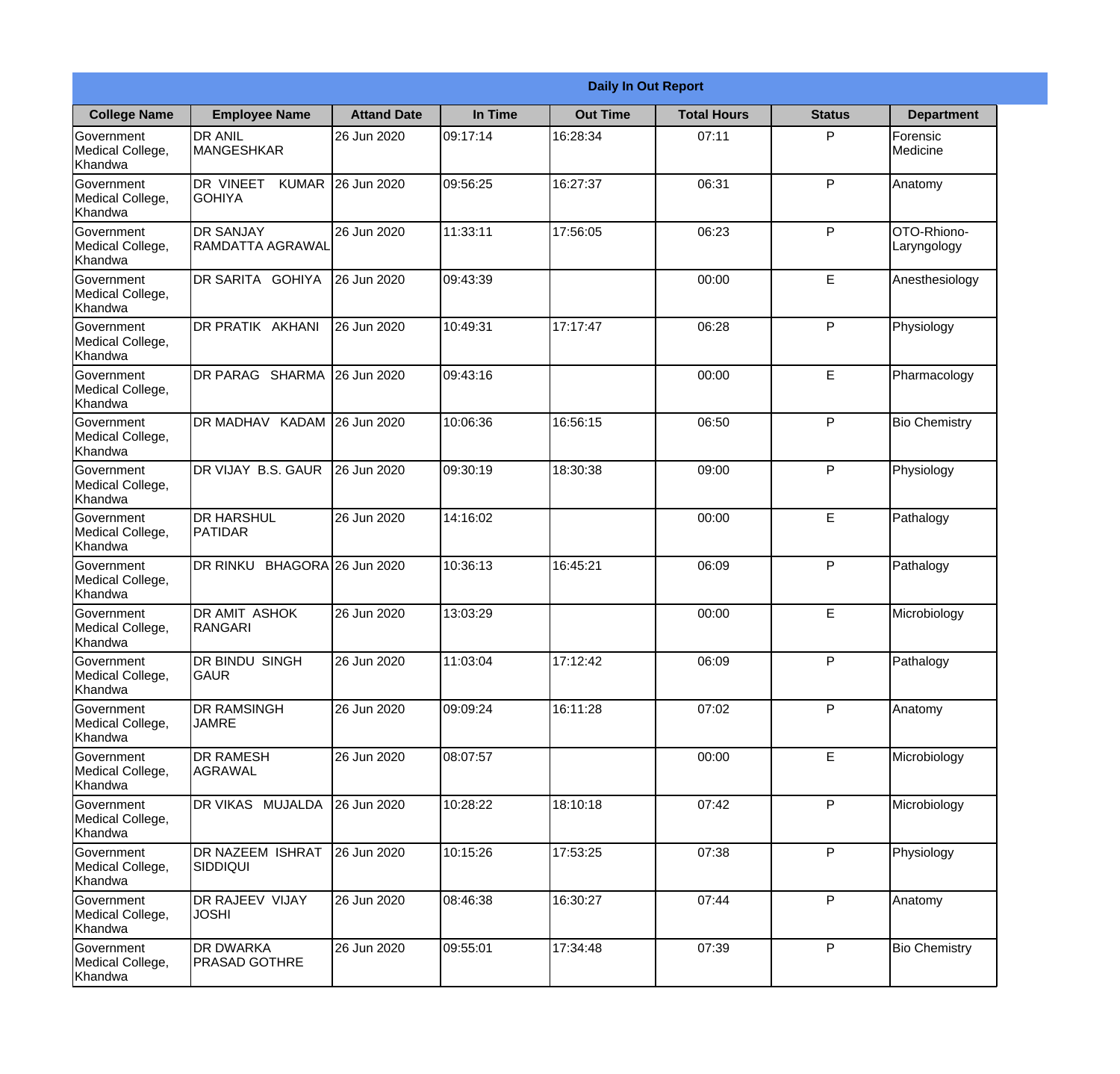| <b>Designation</b>                  | <b>Category</b> |
|-------------------------------------|-----------------|
| Assistant Professor                 | Para Clinical   |
| Professor                           | Non Clinical    |
| Professor                           | Clinical        |
| Professor                           | Clinical        |
| <b>Assistant Professor</b>          | Non Clinical    |
| Professor                           | Para Clinical   |
| Assistant Professor   Non Clinical  |                 |
| Associate Professor Non Clinical    |                 |
| Assistant Professor   Para Clinical |                 |
| <b>Assistant Professor</b>          | Para Clinical   |
| Professor                           | Para Clinical   |
| Associate Professor Para Clinical   |                 |
| Demonstrator/Tutor   Non Clinical   |                 |
| Assistant Professor   Para Clinical |                 |
| Demonstrator/Tutor   Para Clinical  |                 |
| Professor                           | Non Clinical    |
| <b>Assistant Professor</b>          | Non Clinical    |
| Demonstrator/Tutor   Non Clinical   |                 |

## **Daily In Out Report**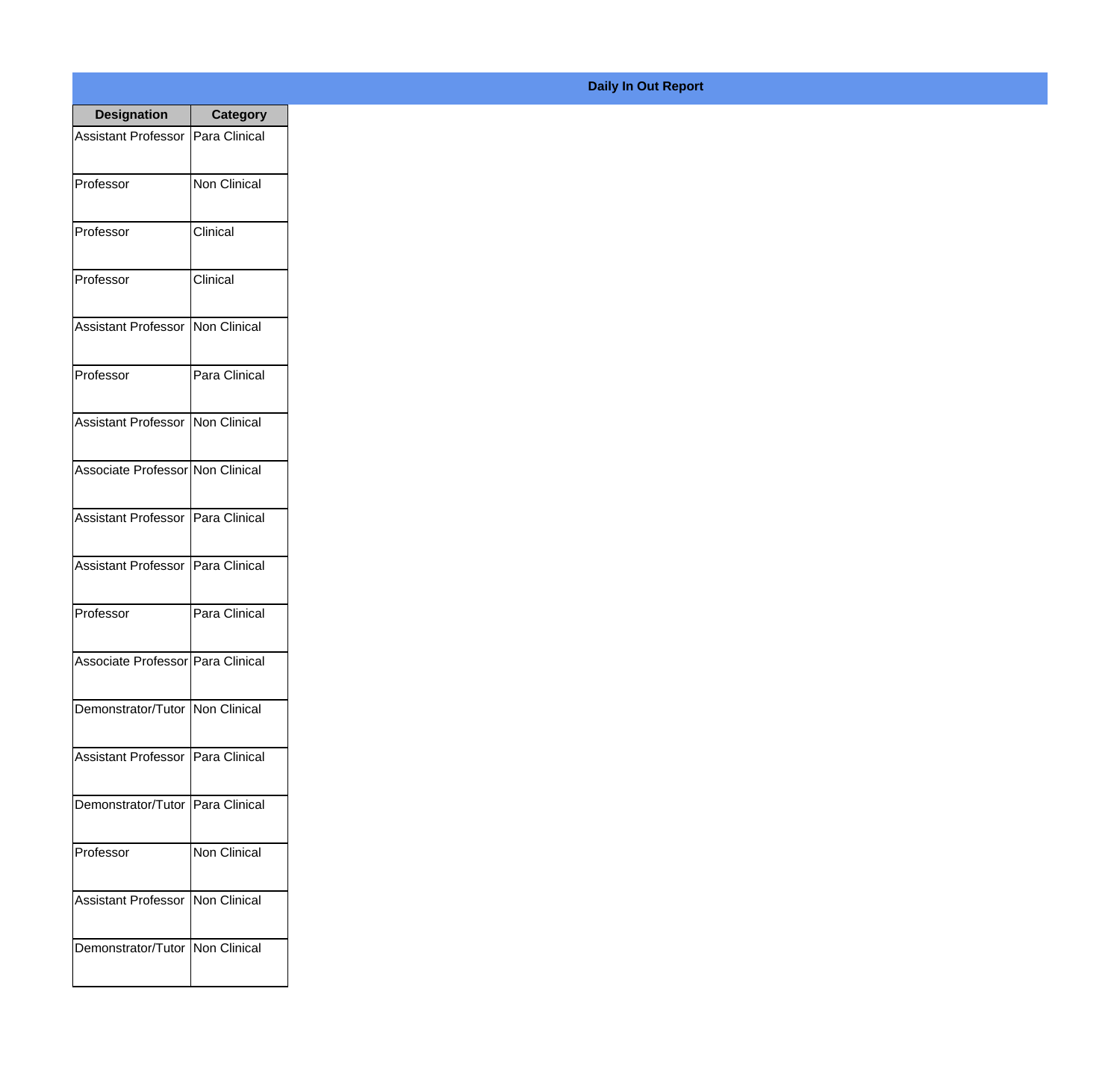|                                                         |                                                       |             |          |          | <b>Daily In Out Report</b> |              |                                           |
|---------------------------------------------------------|-------------------------------------------------------|-------------|----------|----------|----------------------------|--------------|-------------------------------------------|
| Government<br>Medical College,<br>Khandwa               | <b>DR SOUMITRA</b><br><b>SETHIA</b>                   | 26 Jun 2020 | 09:52:50 |          | 00:00                      | E            | Community<br>Medicine                     |
| <b>Government</b><br>Medical College,<br>Khandwa        | DR RASHMI YADAV                                       | 26 Jun 2020 | 10:22:55 |          | 00:00                      | E            | Community<br>Medicine                     |
| <b>Government</b><br>Medical College,<br><b>Khandwa</b> | DR LEENA PARIHAR 26 Jun 2020                          |             | 11:27:46 | 15:48:07 | 04:21                      | P            | Community<br>Medicine                     |
| <b>Government</b><br>Medical College,<br>Khandwa        | <b>MR PIYUSH KUMAR</b><br><b>MISHRA</b>               | 26 Jun 2020 | 10:58:54 | 18:06:50 | 07:08                      | P            | Community<br>Medicine                     |
| Government<br>Medical College,<br>Khandwa               | DR SACHIN PARMAR 26 Jun 2020                          |             | 11:00:21 |          | 00:00                      | E            | Community<br>Medicine                     |
| <b>Government</b><br>Medical College,<br>Khandwa        | DR PRAMILA VERMA 26 Jun 2020                          |             | 17:58:27 |          | 00:00                      | E            | Paediatrics                               |
| <b>Government</b><br>Medical College,<br><b>Khandwa</b> | <b>DR DURGESH</b><br>SONARE                           | 26 Jun 2020 | 10:04:53 | 17:17:37 | 07:13                      | P            | Dermatology, Ven<br>ereology &<br>Leprosy |
| Government<br>Medical College,<br>Khandwa               | DR MANOJ BALKE                                        | 26 Jun 2020 | 09:15:48 | 13:49:36 | 04:34                      | P            | Ophthalmology                             |
| Government<br>Medical College,<br>Khandwa               | <b>DR RAKESH KUMAR</b><br><b>SHIVHARE</b>             | 26 Jun 2020 | 10:53:21 | 18:41:19 | 07:48                      | $\mathsf{P}$ | Microbiology                              |
| <b>Government</b><br>Medical College,<br>Khandwa        | <b>DR GARIMA</b><br><b>AGRAWAL VARSHNEY</b>           | 26 Jun 2020 | 16:30:14 |          | 00:00                      | E            | Paediatrics                               |
| <b>Government</b><br>Medical College,<br>Khandwa        | <b>DR SIDDHARTH</b><br><b>BANODE</b>                  | 26 Jun 2020 | 09:27:36 | 16:30:44 | 07:03                      | P            | Pharmacology                              |
| Government<br>Medical College,<br>Khandwa               | <b>DR CHANDNI</b><br>KAROLE                           | 26 Jun 2020 | 09:51:03 | 13:45:29 | 03:54                      | P            | Ophthalmology                             |
| <b>Government</b><br>Medical College,<br>Khandwa        | DR PRIYA KAPOOR<br><b>KAPOOR</b>                      | 26 Jun 2020 | 10:08:59 | 17:23:44 | 07:15                      | P            | Pathalogy                                 |
| Government<br>Medical College,<br>Khandwa               | <b>DR SAPNA</b><br><b>MAHESHRAM</b>                   | 26 Jun 2020 | 10:59:25 | 18:43:28 | 07:44                      | $\mathsf{P}$ | Community<br>Medicine                     |
| Government<br>Medical College,<br>Khandwa               | <b>DR SEEMA</b><br><b>SUDHAKARRAO</b><br><b>SUTAY</b> | 26 Jun 2020 | 10:19:23 | 18:04:17 | 07:45                      | P            | Forensic<br>Medicine                      |
| Government<br>Medical College,<br>Khandwa               | DR RAKESH SINGH<br><b>HAZARI</b>                      | 26 Jun 2020 | 11:30:39 |          | 00:00                      | E.           | Pathalogy                                 |
| Government<br>Medical College,<br>Khandwa               | <b>DR ANANT</b><br><b>TUKARAM PAWAR</b>               | 26 Jun 2020 | 10:45:30 | 13:50:03 | 03:05                      | P            | Community<br>Medicine                     |
| Government<br>Medical College,<br>Khandwa               | DR SHAIKH M.KHALIQ 26 Jun 2020                        |             | 09:47:33 |          | 00:00                      | E            | <b>Bio Chemistry</b>                      |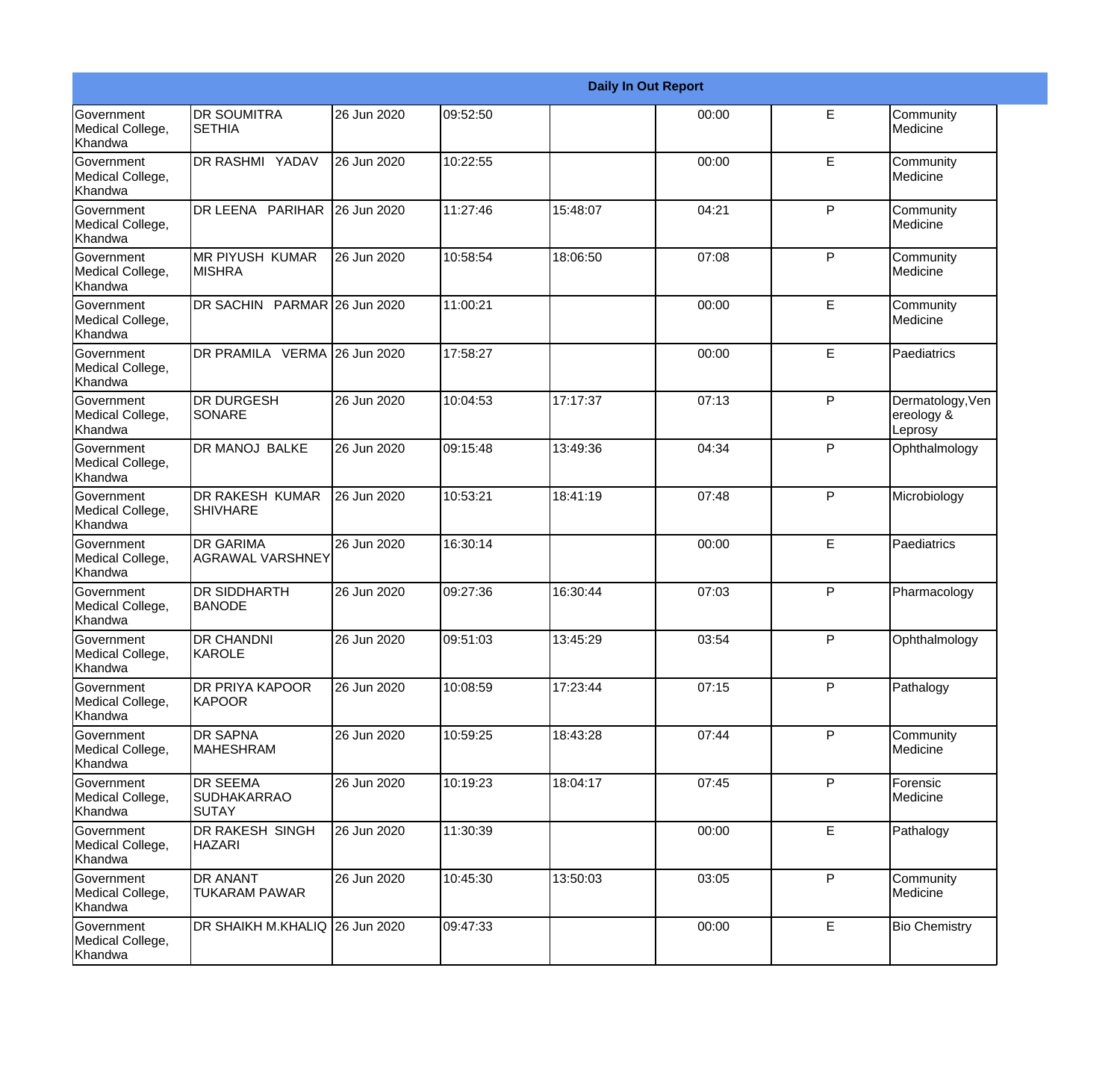| Assistant Professor   Para Clinical |               |
|-------------------------------------|---------------|
|                                     |               |
| Assistant Professor Para Clinical   |               |
| Assistant Professor Para Clinical   |               |
|                                     |               |
| Statistician                        | Para Clinical |
| Assistant Professor Para Clinical   |               |
|                                     |               |
| Professor                           | Clinical      |
| Assistant Professor Clinical        |               |
| Assistant Professor Clinical        |               |
|                                     |               |
| Demonstrator/Tutor Para Clinical    |               |
| Associate Professor Clinical        |               |
|                                     |               |
| Associate Professor Para Clinical   |               |
| Assistant Professor Clinical        |               |
|                                     |               |
| Demonstrator/Tutor Para Clinical    |               |
| Associate Professor Para Clinical   |               |
|                                     |               |
| Professor                           | Para Clinical |
| Professor                           | Para Clinical |
|                                     |               |
| Professor                           | Para Clinical |
| Professor                           | Non Clinical  |
|                                     |               |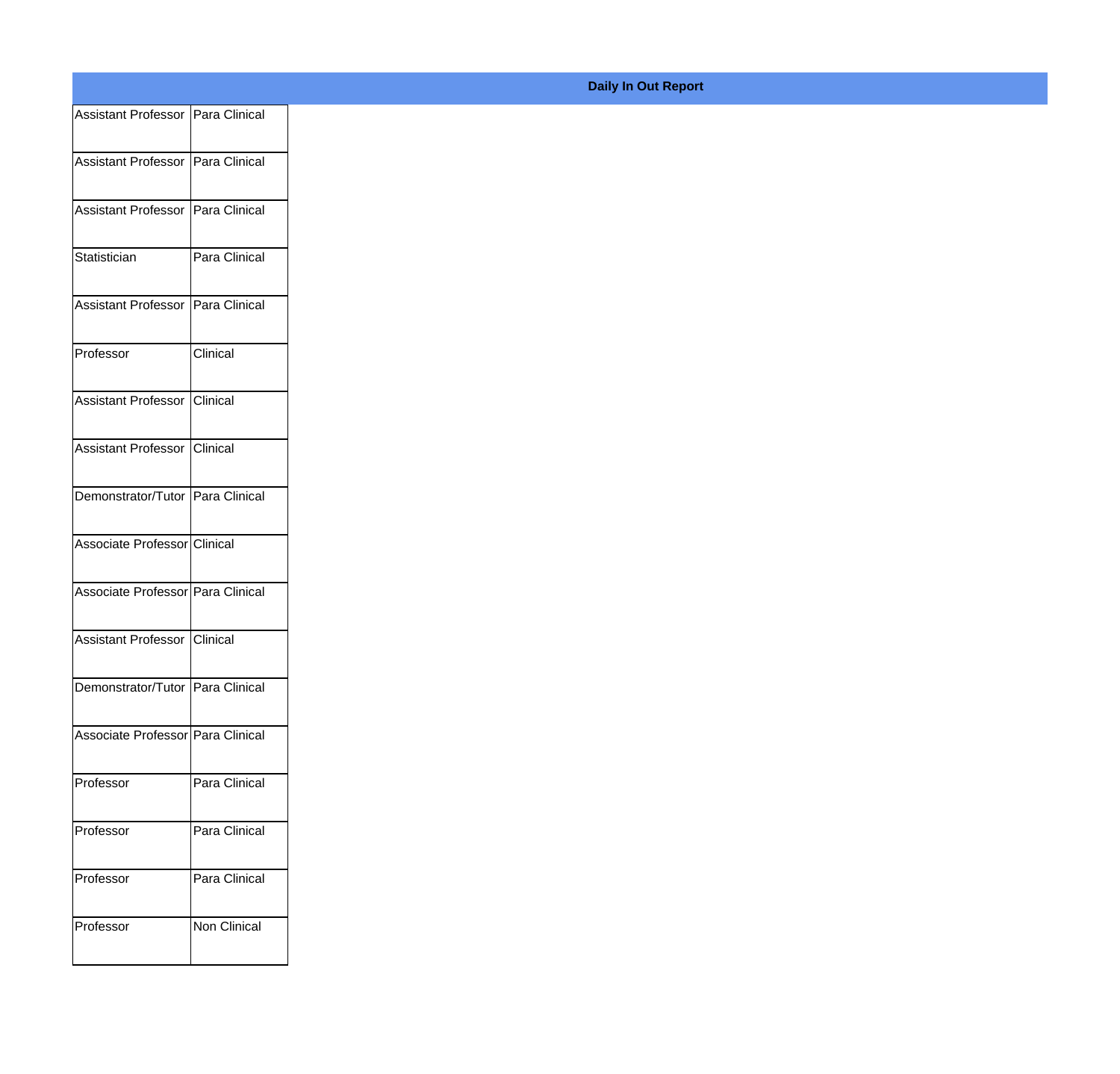|                                                  |                                              |             |          | <b>Daily In Out Report</b> |       |             |                             |
|--------------------------------------------------|----------------------------------------------|-------------|----------|----------------------------|-------|-------------|-----------------------------|
| Government<br>Medical College,<br>Khandwa        | <b>DR RAJU</b>                               | 26 Jun 2020 | 09:55:30 | 18:34:13                   | 08:39 | P           | Forensic<br>Medicine        |
| Government<br>Medical College,<br>Khandwa        | DR AJAY GANGJI                               | 26 Jun 2020 | 11:26:16 |                            | 00:00 | E           | <b>General Surgery</b>      |
| <b>Government</b><br>Medical College,<br>Khandwa | <b>DR ASHOK</b><br><b>BHAUSAHEB NAJAN</b>    | 26 Jun 2020 | 10:30:14 | 17:53:13                   | 07:23 | P           | Forensic<br>Medicine        |
| Government<br>Medical College,<br>Khandwa        | DR PRIYESH<br><b>MARSKOLE</b>                | 26 Jun 2020 | 15:55:31 |                            | 00:00 | $\mathsf E$ | Community<br>Medicine       |
| Government<br>Medical College,<br>Khandwa        | <b>DR SANGEETA</b><br><b>CHINCHOLE</b>       | 26 Jun 2020 | 10:29:58 | 16:10:41                   | 05:41 | P           | Physiology                  |
| Government<br>Medical College,<br>Khandwa        | DR NEERAJ KUMAR                              | 26 Jun 2020 | 09:22:57 | 17:53:01                   | 08:31 | P           | Dentisry                    |
| Government<br>Medical College,<br>Khandwa        | DR VIJAY NAYAK                               | 26 Jun 2020 | 11:10:05 | 18:04:41                   | 06:54 | P           | Anatomy                     |
| Government<br>Medical College,<br>Khandwa        | DR SUNIL BAJOLIYA                            | 26 Jun 2020 | 11:09:08 |                            | 00:00 | $\mathsf E$ | OTO-Rhiono-<br>Laryngology  |
| Government<br>Medical College,<br>Khandwa        | DR NISHA MANDLOI<br>PANWAR                   | 26 Jun 2020 | 09:56:04 | 17:31:06                   | 07:35 | P           | Obstetrics &<br>Gynaecology |
| Government<br>Medical College,<br>Khandwa        | <b>DR NANDINI</b><br><b>DIXIT</b>            | 26 Jun 2020 | 12:03:55 |                            | 00:00 | E           | Paediatrics                 |
| <b>Government</b><br>Medical College,<br>Khandwa | <b>DR MUKTESHWARI</b><br><b>GUPTA</b>        | 26 Jun 2020 | 11:43:14 | 17:46:12                   | 06:03 | P           | Pharmacology                |
| <b>Government</b><br>Medical College,<br>Khandwa | <b>DR SHAILENDRA</b><br><b>SINGH CHOUHAN</b> | 26 Jun 2020 | 12:23:46 |                            | 00:00 | E           | Orthopaedics                |
| <b>Government</b><br>Medical College,<br>Khandwa | RENU<br><b>WAGHMARE</b>                      | 26 Jun 2020 | 11:35:29 |                            | 00:00 | E           | Community<br>Medicine       |